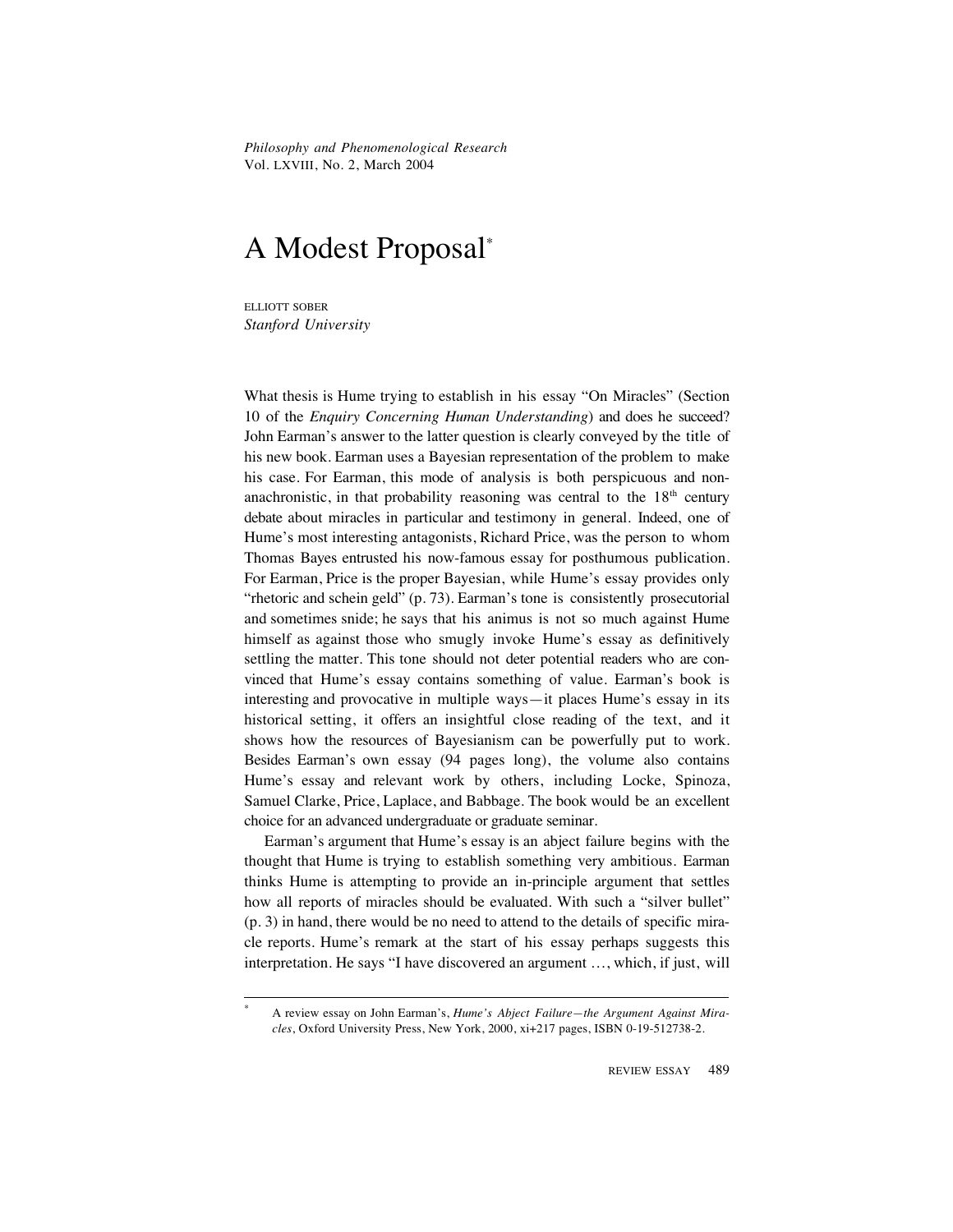… be an everlasting check to all kinds of superstitious delusion, and consequently will be useful as long as the world endures." But here we must be careful to distinguish two senses in which Hume aims at something general. His goal may be to provide a *general criterion* by which all miracle reports should be evaluated, or he may be trying to establish the *general result* that all such reports should be discounted. Earman interprets Hume as trying to accomplish both tasks and as failing miserably in both.

What does Hume mean when he defines a miracle as a violation of the laws of nature? Earman (pp. 12-13) contends that Hume uses the term "law" to mean a *presumptive* law; U is a presumptive law for a person S (at a given time) if S then has lots of instantial evidence for U and knows of no counterexamples. A miracle (for S at time t) is a violation of what is, for S at t, a presumptive law. Earman concedes that this definition blurs Hume's distinction between miracles and marvels, $\frac{1}{2}$  but argues that it is a good explication of Hume's idea that (presumptive) law statements are supported by "uniform experience." The definition also has the virtue of capturing Hume's claim that the occurrence of eight consecutive days of darkness starting on January 1, 1600 would count as a miracle, as would Queen Elizabeth's rising from the dead. Earman emphasizes that this definition does not entail that miracles are impossible and that the definition is entirely naturalistic—there is no mention of God. He points out that Hume has a footnote in which he offers a second, theologically loaded, definition of "miracle"; according to Earman, this second definition plays no role in the argument against miracles that Hume presents in part 1 of the essay.

How should we assign probabilities to presumptive laws? Hume says that "a wise man … proportions his belief to the evidence." He says that if 100 of the 101 As we have observed have been Bs, then we should be more confident that the next A will be B than if we had observed 100 out of 150.<sup>2</sup> And if all the many As we have observed have been B, we should have the highest "degree of assurance" that the next A will be B. In this instance, Hume uses the phrase "full proof," by which he seems to mean that we are entitled to be

 $\,1\,$ <sup>1</sup> For example, according to Earman's definition, the existence of black swans would have been a miracle for Europeans before Europeans reached Australia. However, strengthening the definition—so as to carve out a difference between black swans on the one hand and eight days of darkness and resurrections on the other—would not affect Ear-

man's criticism of Hume's argument.<br><sup>2</sup> Hume's examples of 100/150 and 100/101 involve two different proportions and two different sample sizes. It would be better to separate these issues; his present point would be better served by comparing 100/150 with 149/150. The point about sample-size could then be made by comparing 100/150 with 2/3. Hume does discuss sample size, but not in the essay on miracles. In the *Dialogues Concerning Natural Religion*, Hume has Philo complain that we would be entitled to believe that our world was produced by intelligent design only if we had visited many worlds and seen that all or most of them had been so created. But how many other worlds have we visited and examined? Not even one. I discuss this argument in Sober (2003b).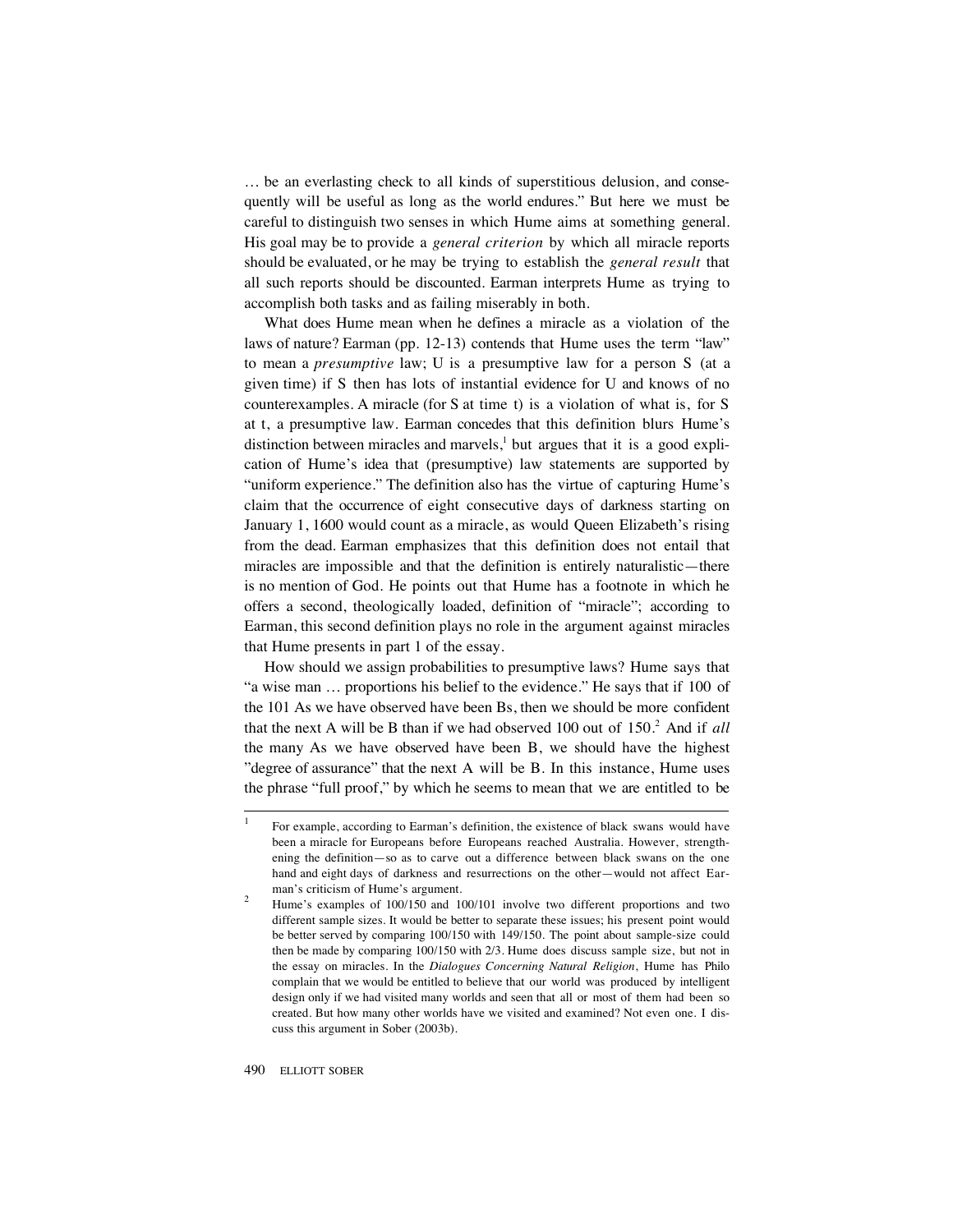"morally certain" or that we should regard the prediction as beyond reasonable doubt. Earman goes further. He thinks Hume uses what Reichenbach (1938) calls "the straight rule" of induction—if we observe n As (where n is large) and m of them have been B, then we should assign to Pr(B| A) ("the probability of B, given A") a value of  $m/n<sup>3</sup>$  If m=n, the straight rules tells us to assign to  $Pr(B \mid A)$  a value of unity. According to Earman, Hume says we should assign to presumptive laws a probability of one. From this it follows that no further evidence (whether it is testimonial or takes some other form) can lower the probability of the presumptive law, and so none can increase the probability of M, where M entails that the presumptive law has a counterexample. The reason derives from Bayes' theorem, which says:  $P<sub>u</sub>(t/(M)+M)P<sub>u</sub>(M)$ 

$$
Pr[M | t(M)] = \frac{Pr[t(M) | N]Pr(M)}{Pr[t(M)]}.
$$

Here M means that a miracle contravening some presumptive law has occurred, and t(M) means that someone has reported that M is true. If the prior probability  $Pr(M) = 0$ , then the posterior probability  $Pr[M \mid evidence] =$ 0 as well, regardless of what the evidence might be. In probability theory, the values 0 and 1 are *sticky*—once a proposition is assigned one of those values, it is stuck with that assignment.4

Earman correctly observes that the straight rule "is both descriptively inadequate to actual scientific practice, and … stultifying to scientific inquiry" (p. 51). The fact that no counterexample to "All As are B" has yet been encountered hardly allows one to be absolutely certain that all As are B, or that the next A will be B. Scientists are often open to the possibility that future observations will not resemble those made in the past. Earman might have added, but did not, that Hume himself was very much alive to this possibility—it is central to his discussion of the justification of induction. Did Hume betray his own epistemology in his attack on miracles?

There is a more charitable interpretation of Hume's recommendations about how belief should be apportioned. If m/n As have been B (where n is large), we should be more confident that the next A we observe will be B the closer m is to n.<sup>5</sup> Therefore, if *all* the many dead people we have examined have failed to return to life, we should be maximally skeptical that the next dead person we examine (or hear about) will come back to life. This more

 $\overline{\mathbf{3}}$ Reichenbach's rule addresses the task of assigning a probability to the next A's being B, not to the generalization that all As are B. These two problems can have different solutions, as Price understood (pp. 28-30).<br>This is why Sobel (1987) chooses to represent Hume's argument as assigning a tiny posi-

tive probability to the proposition that a miracle has occurred.<br>Of course, even this more modest principle is vulnerable to Goodman's (1965) grue

problem.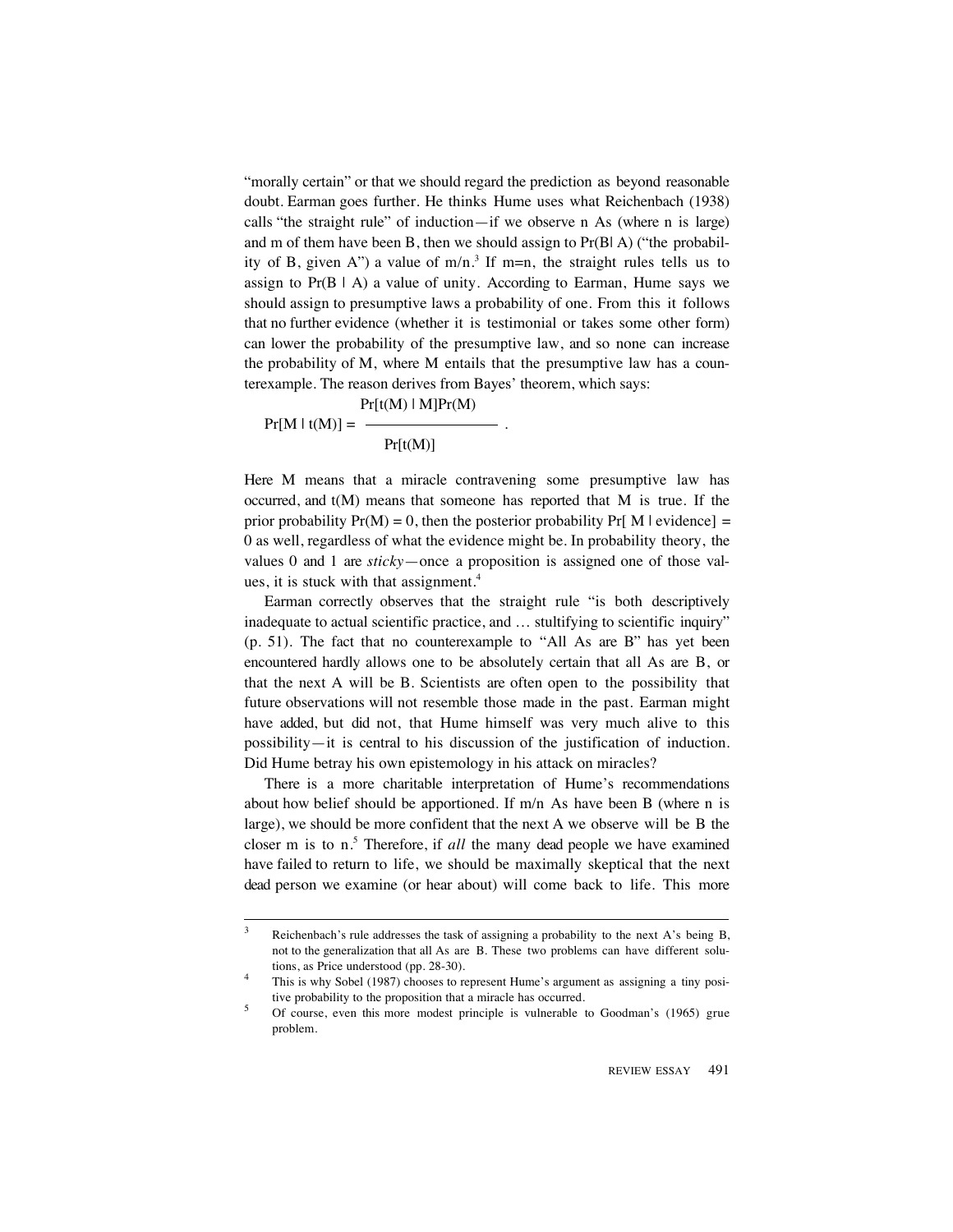charitable interpretation is also more modest, in that no numerical values for probabilities are assigned. Modern Bayesians often resist assigning 0's and 1's to hypotheses other than truth-functional tautologies; their caution is consistent with the m/n principle just stated. My charitable interpretation also has the virtue of making sense of Hume's admission in part 2 of the essay that the occurrence of eight consecutive days of darkness beginning January 1, 1600 would be a miracle, but that he would nonetheless accept the occurrence of this extraordinary event if he received multiple independent reports from otherwise credible witnesses. Apparently Hume did not claim to provide the knock-out blow that Earman claims he sought.<sup>6</sup>

What, then, is Hume's insight about the epistemological status of testimony that a miracle has occurred? The first part of Hume's "general maxim" is that "no testimony is sufficient to establish a miracle, unless … its falsehood would be more miraculous than the fact, which it endeavors to establish." Earman thinks this an "unhelpful tautology" (p. 41); *of course* the question is whether  $Pr[M | t(M) \& B] > Pr[not M | t(M) \& B]$ , where B represents our background knowledge. Earman also is unimpressed by the point that the more certain we are beforehand that M is false, the stronger the testimonial evidence must be to overcome this skepticism. According to Earman, this commonplace in modern discussions of evidence had the same status in the  $18<sup>th</sup>$  century debate.

Hume's idea that testimony must be evaluated by considering both the reliability of the witness and the plausibility the proposition has independent of the witness's testimony can be given a Bayesian representation, though it is not one that Hume himself supplied. If we want to know whether Pr[M |  $t(M)$ ] > Pr[notM | t(M)] -i.e., whether the ratio Pr[M | t(M)] / Pr[not M |  $t(M)$ ] > 1—then a double application of Bayes's theorem reveals that there are two other ratios that matter:

Pr[M | t(M)] Pr[t(M)| M] Pr(M) (\*) = x . Pr[notM | t(M)] Pr[t(M) | notM] Pr(notM)

If the second ratio on the right-hand side is tiny (say it equals  $1/10^{100}$ ), then the first ratio on the right must be bigger than the tiny number's reciprocal (i.e, it must exceed  $10^{100}$ ) if the occurrence of the miracle, given the testimony, is to be more probable than not. This formulation brings out the relevance of the two quantities  $Pr[t(M) | M]$  and  $Pr[t(M) | not M]$ , which modern probabilists call the "likelihoods" of M and notM; these should not be con-

 $\overline{\phantom{a}}$ 

<sup>6</sup> Fogelin (forthcoming) also criticizes Earman's attribution of the straight rule to Hume on these two grounds—that it conflicts with Hume's general views on induction and also with Hume's discussion of the eight days of darkness example. Becker (2003) gives different reasons for rejecting this interpretation.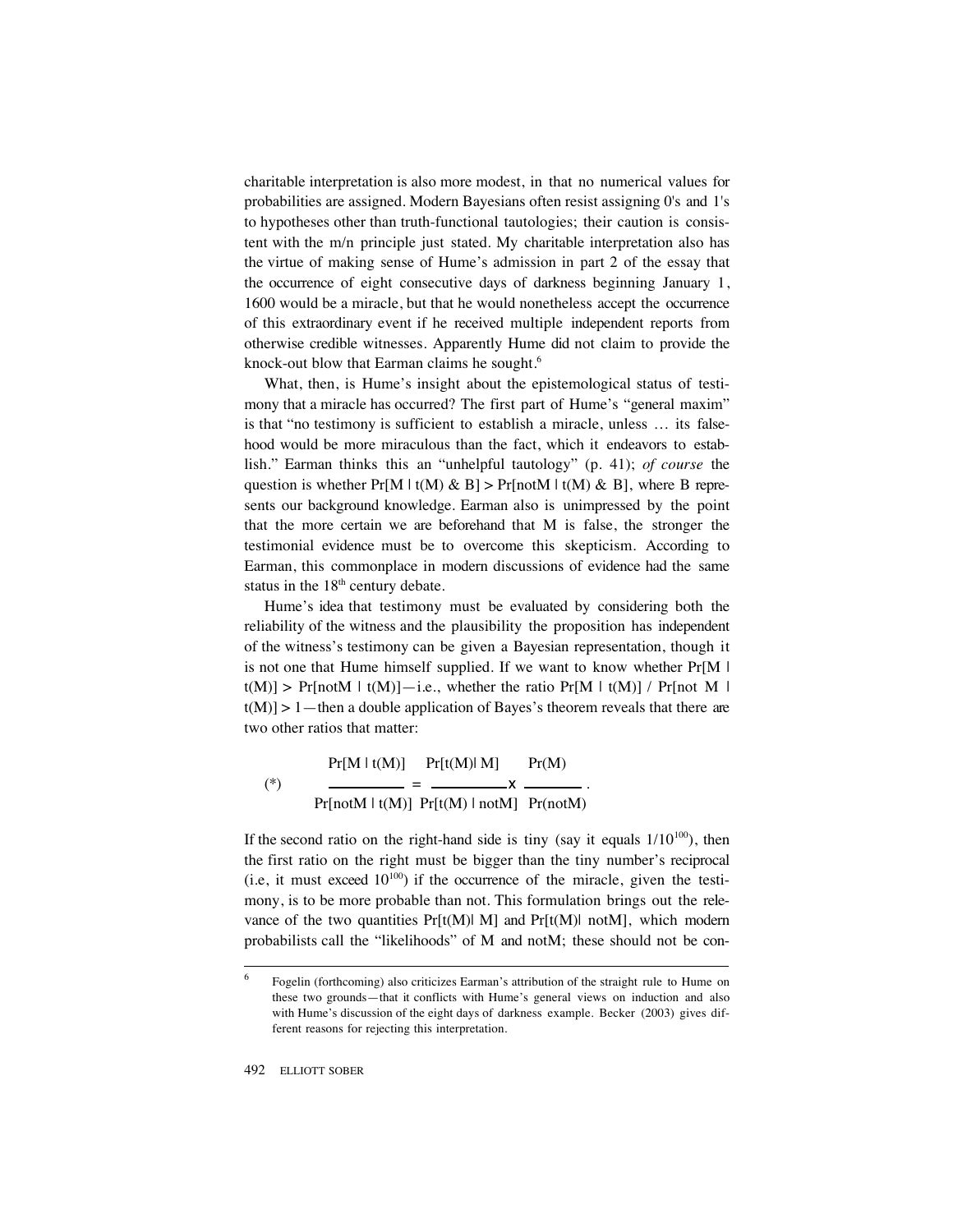fused with the posterior probabilities  $Pr[M | t(M)]$  and  $Pr[notM | t(M)]$ ). Hume speaks of a clash between prior experience and current testimony and describes them as opposing forces whose resultant is ascertained by subtracting one from the other. According to  $(*)$ , it would be better to talk of multiplication, not subtraction, with the ratio of priors "conflicting" with the ratio of likelihoods.7

Proposition (\*) shows that a single witness must be *enormously* reliable if his testimony is to render more probable than not a proposition that has a very low prior probability. However, multiple witnesses need not live up to this demanding standard, as Babbage demonstrated in his Bridgewater treatise, in which he took Hume to task (p. 54). If there are n witnesses each of whom is at least minimally reliable, in the sense that " $Pr[t_i(M) \mid M] > Pr[t_i(M)]$ notM]" holds for each witness  $(i = 1, 2, ..., n)$ , if their reports are independent of each other (conditional on M and on notM), and if they all agree, then a tiny ratio of priors can be transformed into a ratio of posterior probabilities that is as large as you please by making n large enough. What one imperfect witness cannot do, a number of such witnesses can easily achieve.<sup>8</sup>

Although Earman does not discuss (\*) in exactly this form, he makes a very good observation about the character of the problem it represents. He remarks that we must be careful about the order of quantifiers. Hume is right that

(AE) For every witness, no matter how reliable, there is a proposition that is sufficiently improbable that we should decline to think the proposition true even if the witness says that it is,

if reliability is measured by the likelihood ratio in (\*) and this ratio is finite. However, the following statement, which reverses the order of the quantifiers given in (AE), does not follow from (AE) and it is false:

 $\overline{a}$ 

Owen (1987) interprets Hume as characterizing the reliability of witnesses in terms of the likelihoods  $Pr[f(M)| M)$  and  $Pr[f(M)| not M]$  and Price as characterizing them in terms of the probabilities  $Pr[M | t(M)]$  and  $Pr[notM | t(M)]$ . According to this interpretation, Hume and Price were talking past each other, and both were right in their own terms. Hume was right that priors are relevant in addition to information about the "reliability" of witnesses, whereas Price was right that information about priors is irrelevant if one already knows how "reliable" the witnesses are. In terms of ordinary usage, detectors (e.g., thermometers, tuberculosis test kits, and human witnesses) are "reliable" when what they say has a high probability of being correct. A better term for  $Pr[t(M) | M]$  is the detector's "sensitivity." However, usage of these terms in discussions of probability

has unfortunately drifted away from these ordinary meanings.<br><sup>8</sup> This point about multiple witnesses raises a question about Hume's differential treatment of the report of eight days of darkness and the report that Queen Elizabeth rose from the dead. He grants that multiple independent witnesses could justify believing that a miracle had occurred in the former case, but not in the latter. Maybe his thought is that the latter event is much less a priori probable than the former. If so, Babbage's point about enlarging the number of witnesses applies.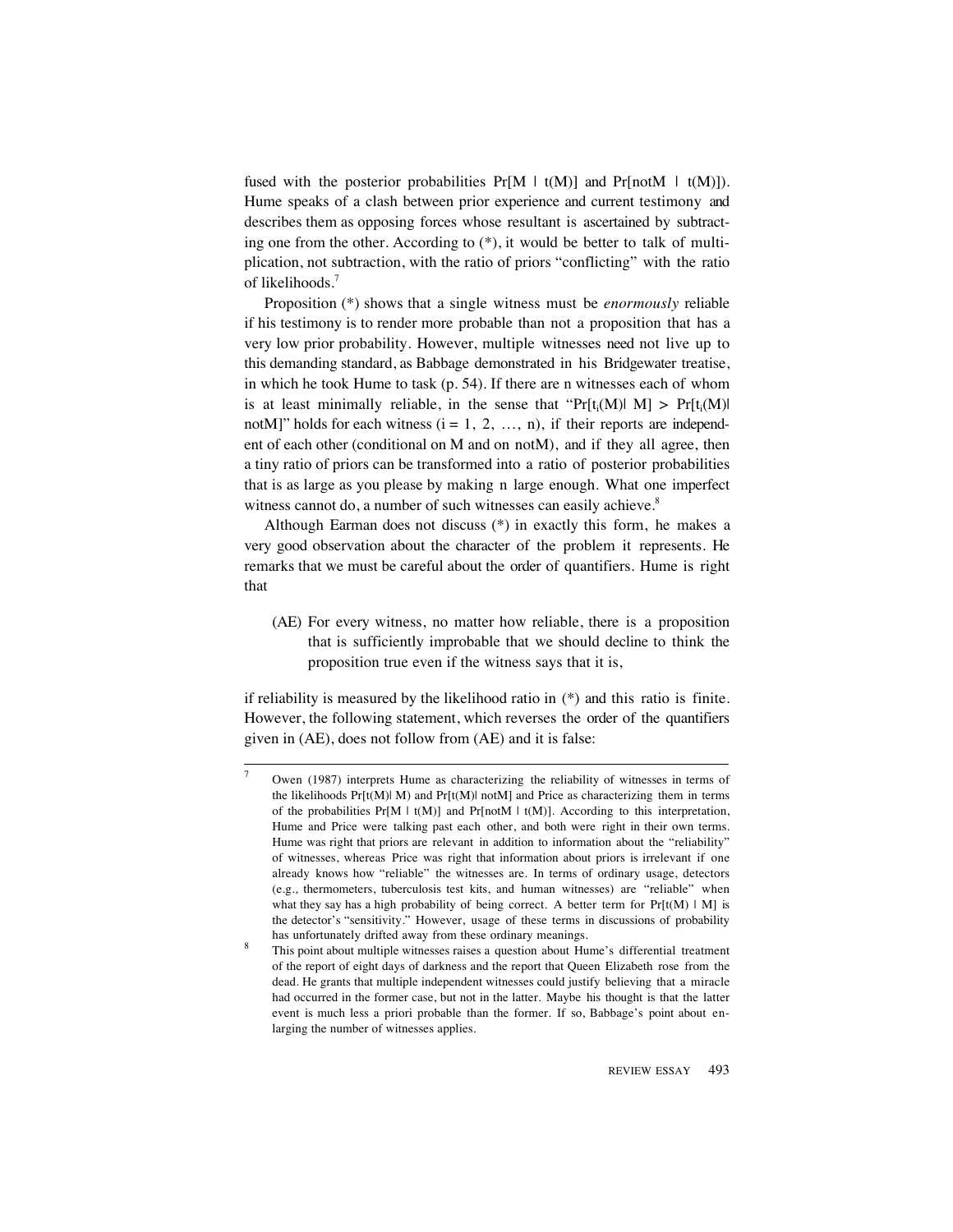(EA) There is a proposition that is sufficiently improbable that no witness, no matter how reliable, can make it reasonable for us to believe the proposition is true by reporting that it is.

The distinction between (AE) and (EA) is relevant to Hume's discussion of the Roman saying "I should not believe such a story were it told to me by Cato."

Hume saw that he had to be careful not to overstate the implications of his general position. His basic idea is that the testimony that M is true must somehow be combined with the background evidence that M is false if we are to form an overall assessment of whether M is correct, and that the stronger the background evidence is against M, the more difficult it will be for testimony to reverse our prior judgment. This general point, by itself, does not settle whether testimony that a miracle has occurred has ever sufficed or will ever suffice to reverse what we antecedently believe. That will depend on the details of each case. In early editions of the *Enquiry*, Hume concludes in part 2, after debunking a few reported miracles, that "no testimony for any kind of miracle can ever possibly amount to a probability, much less a proof," but in the 1767 edition he revises this sentence to read "no testimony for any kind of miracle has ever amounted to…" I suspect that Hume made this change because he realized that he had to keep his conclusion in line with the lesson he extracted from the example of eight days of darkness. Yet, Hume let stand his claim at the end of the same paragraph that "... no human testimony can have such force as to prove a miracle, and make it a just foundation for any such system of religion." Although miracles as violations of presumptive laws of nature *can*, in principle, be established by testimony, testimony *cannot* establish the occurrence of a miracle in the sense of a violation of a presumptive law that is due to the intervention of a deity. "Weak miracles," if they occur, are epistemically accessible, but "strong miracles" are beyond our ken.

Why does Hume say this, and is he right? He says that every religion has its supposed miracles, and if one miracle supports one religion, it disconfirms the others. They thus destroy each other's credibility. Earman makes the good point that Hume needs premisses additional to the ones he offers and that there can be no in-principle argument that the set of all alleged miracles, when properly analyzed, must result in a stand-off among all religions. Earman adds to this a Bayesian representation, and a provocative comment about the similarity between religion and science (p. 66). Suppose we know, on the basis of adequate testimony, that Jesus rose from the dead (J). This incrementally confirms Christianity (C) just in case  $Pr(C | J) > Pr(C)$ , which is true precisely when  $Pr(J | C) > Pr(J)$ . The prior probability of Jesus's rising,  $Pr(J)$ , is the average probability the proposition has under all possible religions  $(R_1, R_2,$  etc.), weighted by the probability that those religions are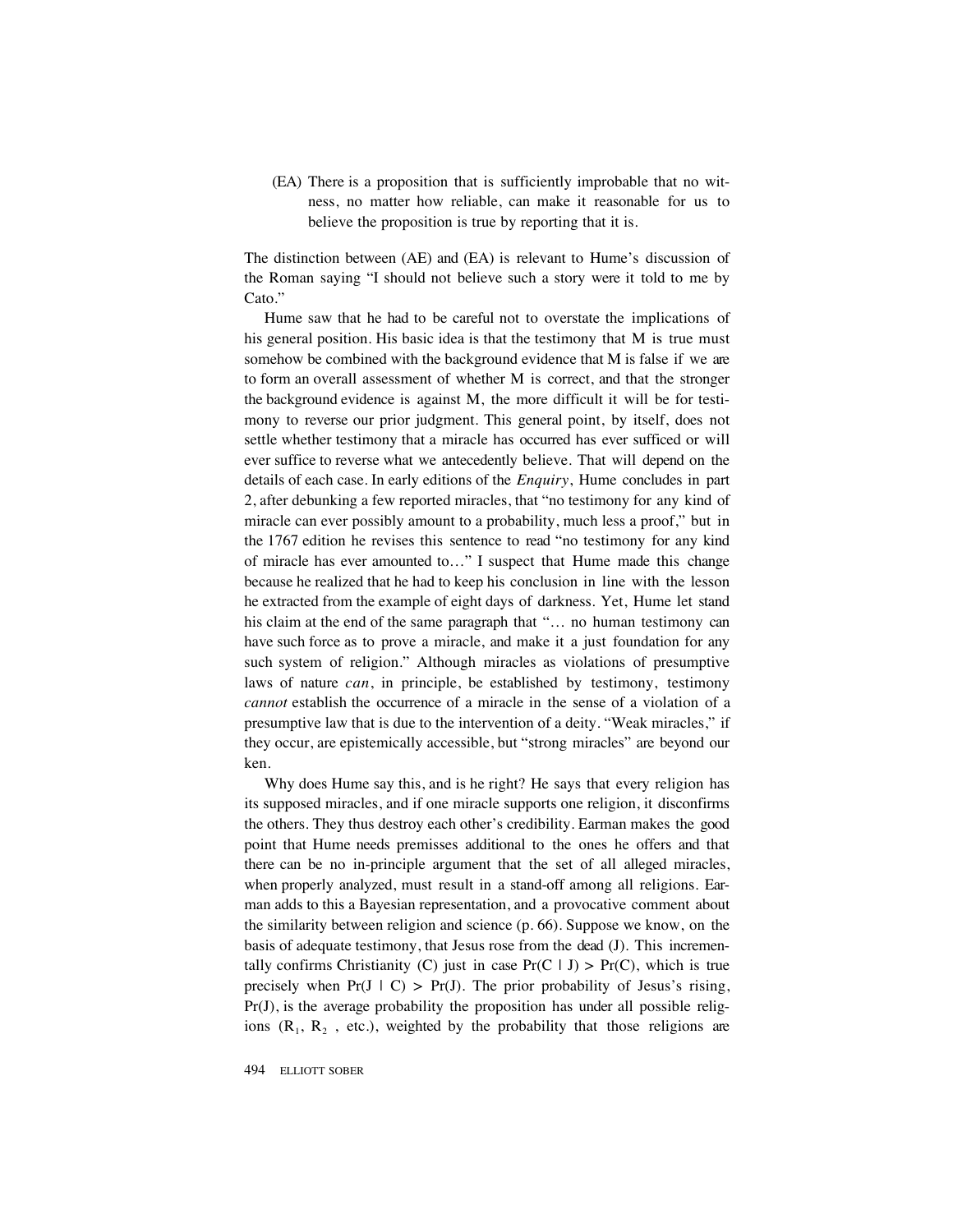true—Pr(J) =  $\sum_i$  Pr(J | R<sub>i</sub>)Pr(R<sub>i</sub>). Earman acknowledges that there is no objective way to assign prior probabilities to religions—these priors are just a reflection of one's subjective degrees of belief. However, lest this be taken to cast religion in a bad light, Earman adds that the same is true of scientific theories. One might have thought that Eddington's observation of the bending of light during an eclipse (L) was objective confirmation of general relativity (G), but for this to be true one must evaluate the prior probability of L, which is its average probability under all possible physical theories, weighted by the prior probability that those theories are true. There are no objective prior probabilities for these theories, so confirmation in science also has its subjective element. Earman's book assumes a Bayesian framework, rather than arguing for it.<sup>9</sup> Is this point about confirmation a reason to reconsider Bayesian epistemology?<sup>10</sup>

In summary, I don't think Hume should be interpreted as using the straight rule. However, I agree with Earman that Hume's general insight does not extend much beyond the thought that very strong evidence (testimonial or otherwise) is needed to render a proposition probable that we antecedently think is incredible. Whether Hume's modest point was a point worth making in the context of the  $18<sup>th</sup>$  century debate on miracles I leave to others to decide. That it is a point worth making to the students we now teach seems pretty clear. Earman's book is critical of Hume, but much of what he says can be seen as an insightful elaboration of Hume's conception of the problem. Hume's argument, modestly construed, is not an abject failure, but neither is Earman's book—far from it. It beautifully succeeds in raising a host of important questions and constructing answers to them with great logical acuity.<sup>11</sup>

## **References**

Becker, L. (2003): "Hume's 'On Miracles' without the Muddles—Against Earman's Reading," presented at the Pacific American Philosophical Association meeting.

 $\overline{a}$ 

Earman (1992) provides a measured assessment of Bayesian confirmation theory.<br><sup>10</sup> One way to avoid the subjectivity of priors is to focus exclusively on specific hypotheses

and their likelihoods. Instead of asking whether an observation raises the probability of a hypothesis, we could ask whether an observation favors one specific hypothesis over another. The Bayesian criterion "Pr(H  $\mid$  O) > Pr(H)" is equivalent to the likelihood inequality "Pr(O | H) > Pr(O | notH)," so the proposal to focus on likelihoods, by itself, does not involve a departure from Bayesianism. The proposal becomes nonBayesian if we decline to evaluate the likelihoods of composite hypotheses; the negation of a specific hypothesis is typically composite. For example, even if we know how probable L is according to G, we have no objective means to evaluate the probability of L according to notG. What we can do is compare  $Pr(L|G)$  with  $Pr(L|G')$ , where G' is a specific (non-

composite) alternative to G. See Sober (2003a) for discussion.<br><sup>11</sup> My thanks to Lon Becker, Robert Fogelin, Alan Hájek, and David Owen for useful comments.